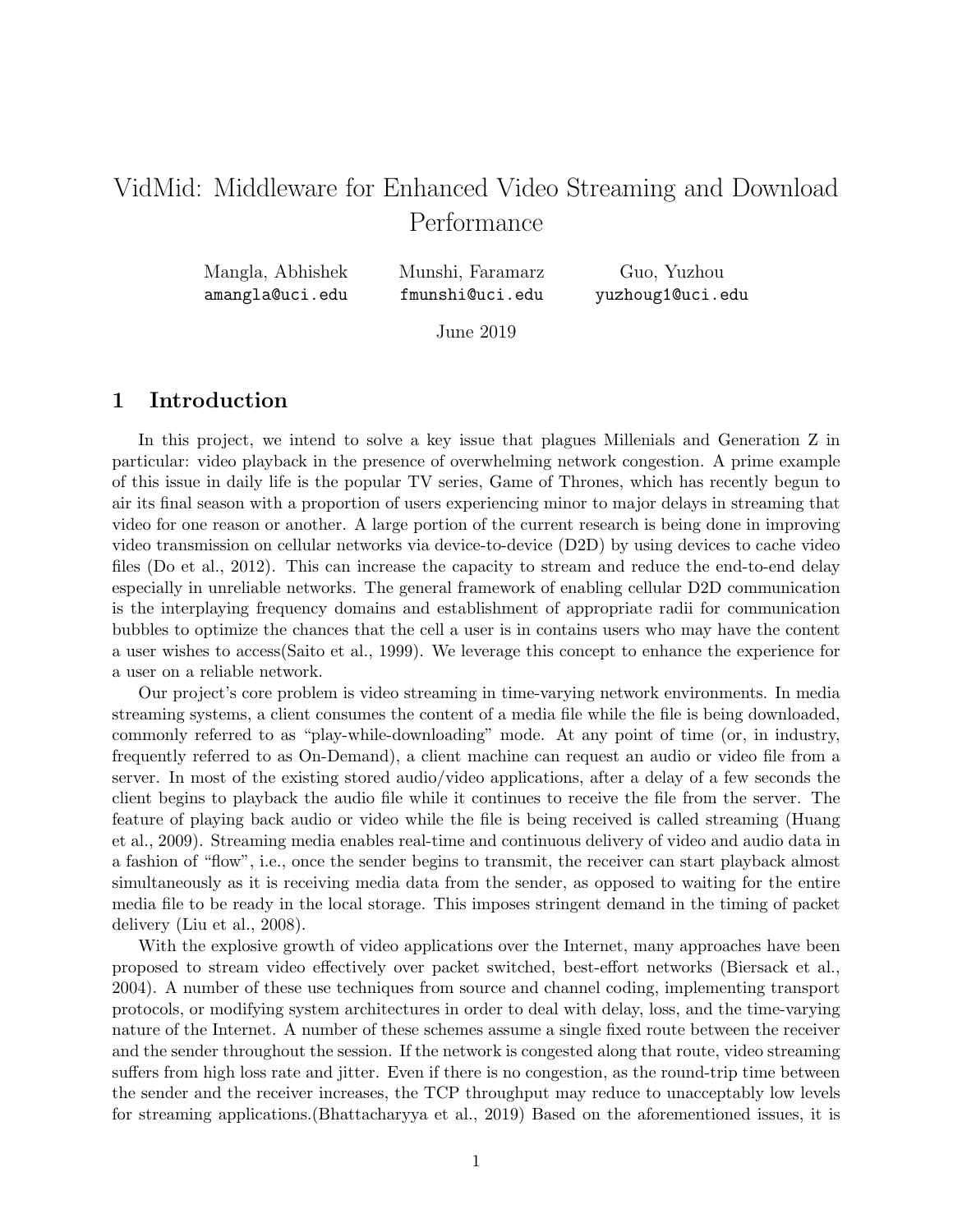conceivable to make content available at multiple sources so that the receiver can choose the "best" sender based on bandwidth, loss, and delay (Huang et al., 2009).

In addition to the previous work mentioned above, there are also many other algorithms that help with understanding the flow of information from the host to the receiver using a buffer-based approach to understand which channel is ideal. The study from Stanford using the popular video streaming company's (Netflix) data, suggests that "existing ABR algorithms face a significant challenge in estimating future capacity: as capacity can vary widely over time, a phenomenon commonly observed in commercial services."(Huang et al., 2017) They suggest an alternative approach, that capacity estimation is not required, and instead to begin the work with a buffer and then understand when capacity estimation would become a necessary feature. They produce a variety of experiments to test the viability of a similar approach using millions of real users from Netflix. They "start with a simple design which directly chooses the video rate based on the current buffer occupancy" (Huang 2017).[6] Their investigation shows that in a steady state, capacity estimation is a wholly unnecessary activity, but becomes important only really during the startup phase when the "buffer itself is growing from empty."(Huang et al., 2009)

The chief goals of our experiment, although linked, are three-fold: to decrease network congestion near server hubs, as a result, bringing more relevant traffic closer to the edge, and subsequently, to the clients with lower latency and more reliably.

# 2 Related Work

In this section, we explore different techniques to realize the concepts of multi-helpers to improve streaming experience. Nguyen et. al. proposed a distributed streaming protocol to get video segments from multi mirror sites based on TCP-friendly protocols (Pq Nguyen, 2002). They proposed a receiver-driven protocol on which the receiver of the video coordinates transmission from multiple sender based on the information it receives:

"Each sender estimates and sends its round trip time to the receiver. The receiver uses the estimated round trip times and its estimates of sender's loss rates to calculate the optimal sending rate for each sender. When the receiver decides to change any of the sender's sending rates, it sends an identical control packet to each sender. The control packet contains the synchronization sequence number and the optimal sending rates as calculated by the receiver for all senders. Using the specified sending rates and synchronization sequence number, each sender runs a distributed packet partition algorithm to determine the next packet to be sent." (Pq Nguyen, 2002)

There are two fundamental components to this protocol, one of which is deciding each sender's sending rate upon starting delivery of the segment to the receiver. This is important because they want to ensure that network jitter and segment loss rates are reduced. The second component is the partitioning algorithm which decides which sender to send a particular video segment at any specific point of time. This algorithm is distributed, which means that it's implemented at the edge, by each sender.

Huang et. al. proposed a scaled down version of the mega-giant media company, Youtube(Do., 2007), coined YuTube (Huang and Yu, 2008), a scalable distributed video-streaming system for fast and fault-tolerant streaming. In YuTube, video files are partitioned into various segments, which are distributed across their streaming cluster. YuTube consists of both a client player and a streaming server, where a master is elected to manage the cluster and maintain the features of the system. The master should be the least-loaded node in the cluster in order to maintain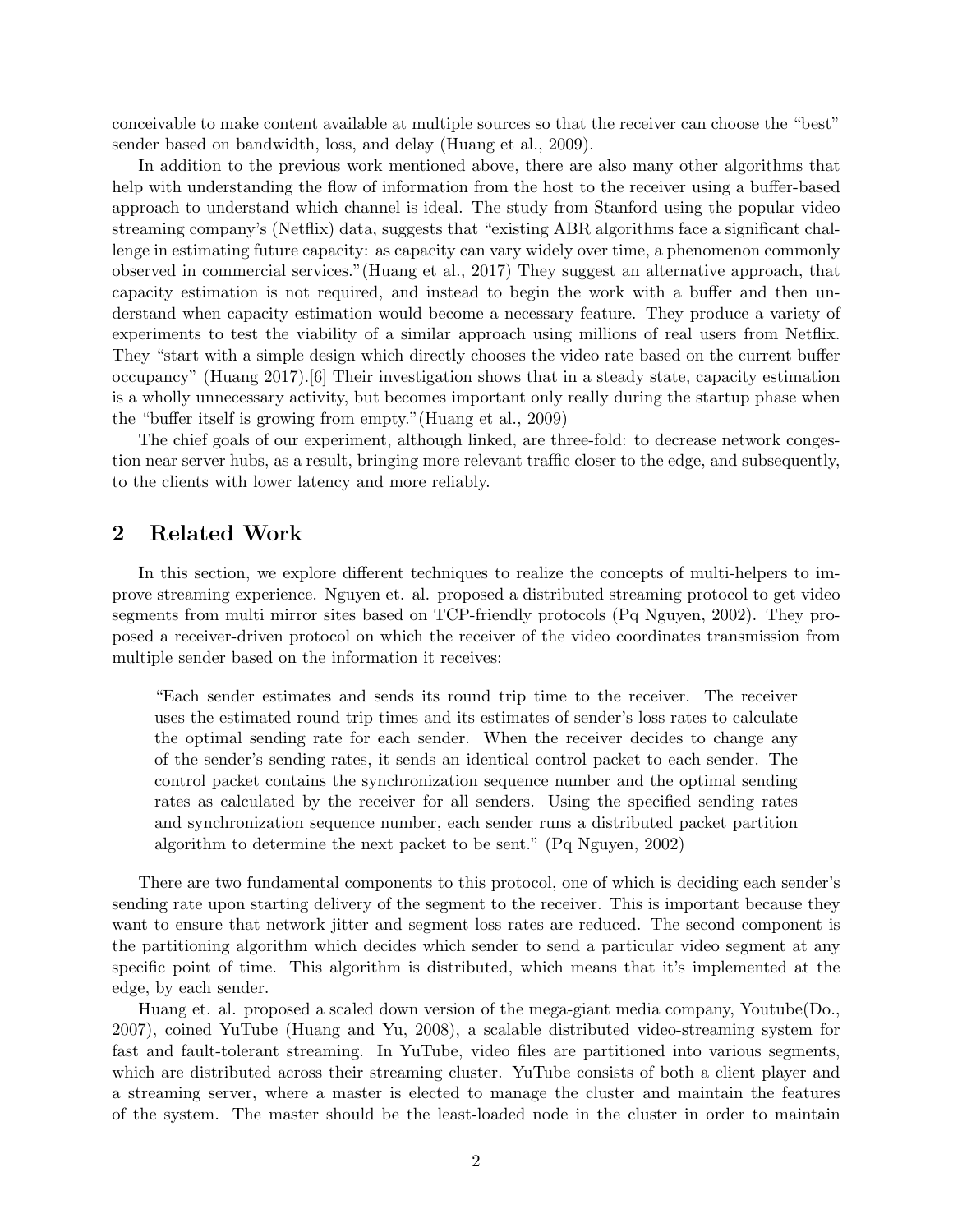load-balancing (Huang and Yu, 2008). The notion of a "Mesh" is utilized for YuTube to cache the mapping of each node to their respective states, including load, free disk space and a list of video segments hosted, and one can consider Mesh as a log of current global state of the cluster. Every node in the cluster keeps a copy of the mesh so that the overhead for transmitting these data can be saved. Additionally, features such as video segment replication, data consistency and manageability are introduced in the paper, making it relatively more scalable, as well as manageable (Huang and Yu, 2008). (Huang et al., 2017)

# 3 System Architecture

We implemented the basic framework of the system to test the basic functionality and understand whether the premises of our system architecture were sound. We introduce the concept of a cluster, consisting of a client and several neighbours acting as the helpers. Among these nodes the least-loaded neighbours should be selected as the master of this cluster to manage the network and meta-data transmission. Our middleware clients run a Python script which will take one of potentially three already defined video files that are being served by our video server on an Amazon EC2 instance. The video server is hosted using Flask's REST protocol. The client's video requests are forwarded to our middleware which runs on a separate thread to make a connection with a master node. It is the client side middleware's responsibility to retrieve video segments in parallel and append all of them together and signal the end of the video request to the python video request. The client's middleware also interacts with the master node to send heartbeats and other node information. Furthermore, we implement Mesh as a Python dictionary for every node in the cluster so that it would serve as the basis of implementing other distributed system property. Mesh can be updated due to specific reason on certain node in the cluster, so every time it's updated the slave informs the change to the master and the master broadcast this update to all others. This is where we have reached so far, and based on this, we can extend our system by adding more features on it:

- Load Balancing: By adding a load field, which is defined as the number of streaming requests, to Mesh structure, every node in the cluster will have a clear view of the current load balancing. According to the view provided by Mesh, election can be held at appropriate time, and proper sender can be chose to help the requesting client.
- Congestion Control: By specifying a bounded sending rate to every node in the cluster, the master have the control over the data flow happening in the cluster. This should largely mitigate network congestion and thus reduce the loss rate of video segments.
- Manageability: To add access control for security reason, master is supposed to decide whether to give permission when a new device arrives. Mesh is updated once the newcomer complete the configuration.

#### 3.1 Group View Synchronization

We used YuTube's concept of network meshes (Huang and Yu, 2008) to maintain a group view of connected clients for video downloads. When a client connects, it sends its system information to the server which then updates the master mesh and proceeds to broadcast this new mesh to all connected clients. For fault tolerance, if a client does not send data after a while or quits its connection with the server, its information is removed from the list of clients maintained by the server and its mesh information is removed from the group mesh with a broadcast as well. This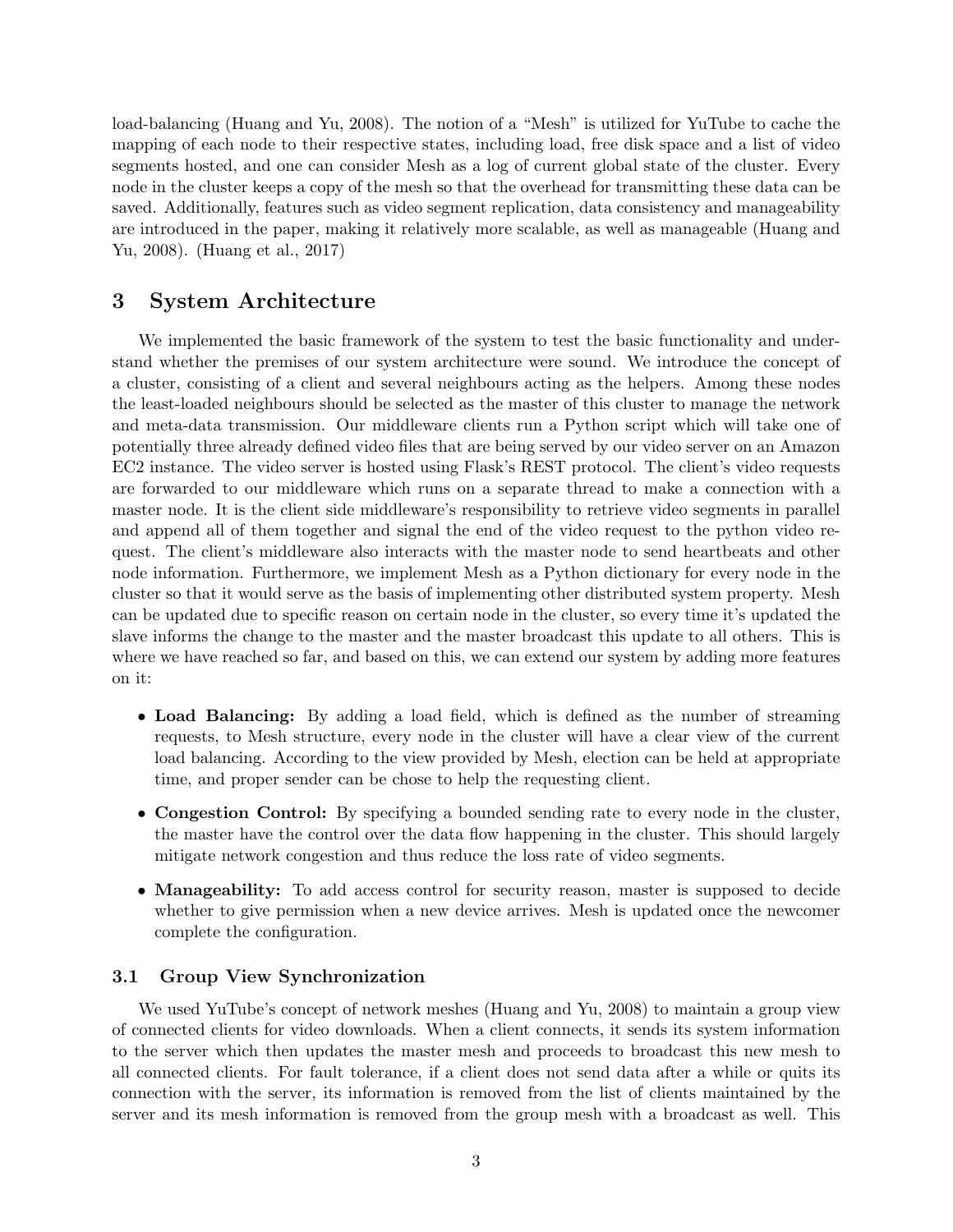ensures consistent cuts in terms of the group view of the network mesh because video downloads will work properly as long as they happen in between changes in the clients connected to the network. This is related to consistent cuts in messaging as shown in Figure 1 because as long as a video request from a participating client occurs (the first straight square line) before a change in client conditions is broadcast, the download will be successful.



Figure 1: Cuts and Fault Tolerance

# 4 Experimental Plan

The experiments we intend to conduct on our system are the following:

- − The Naive Experiments or the Fair Partitions: A series of two experiments, using both one and two neighbours, using the partitioning algorithm that simply partitions the file equally to each given client, sending the partitioned chunks to each helper as well as the main requesting client device.
- − The Dynamic Experiments, or the Unfair Partitions: A series of two experiments, using both one and two neighbours, using an unfair partitioning algorithm that dynamically partitions the files based upon the values of the two aforementioned constraining resources (RTT and available memory).
- − K-Hops Experiment, or an alteration of the definition of neighbours: Currently, for all of the above experiments, any client that connected to the middleware would be classified as a neighbour regardless of physical or network distance between client and server and between client and client. The definition of neighbour should and would be more limiting in a proper application setting, defined by the number of hops away each client is from one another as well as from the server. Instead of assuming any client that connects is a neighbour, apply a more stringent definition on the above experiments for both the single and dual neighbour case, like only clients that are one network hop away would be classified as true neighbours and the rest would be ignored. This proves to be the hardest of the experiments as our access was limited to 3 clients and a server, meaning this redefinition would and could prove troublesome.

The experimental plan was more comprehensive than the results we were able to produce as a result of complications with regards to firewalls, ISP restrictions, bandwidth restrictions, and limited resource availability. Hence, we limited the results to, at max, a dual client setting to test base cases and the premises of our claims.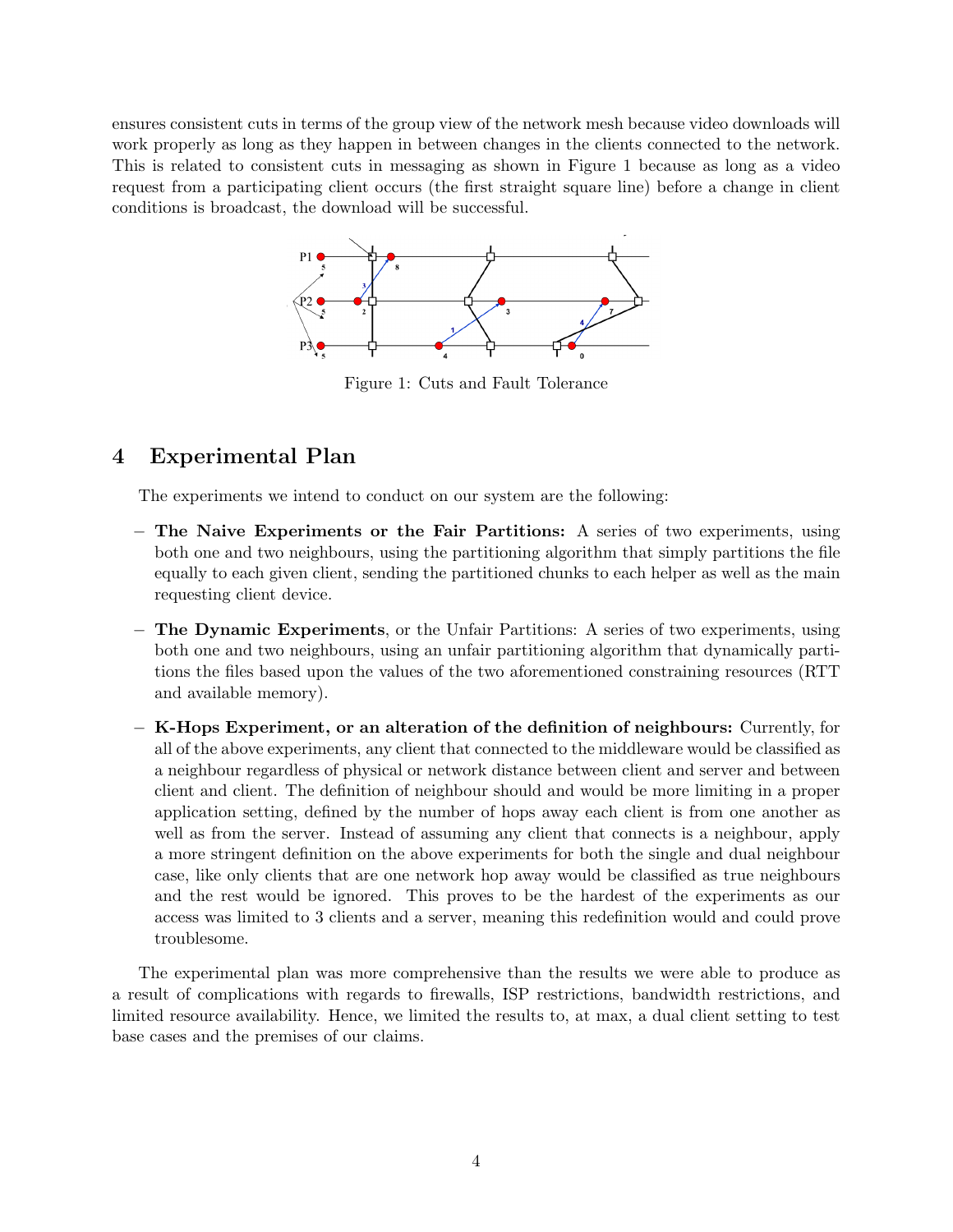### 5 Results

All experiments conducted in our project had two computers on the same LAN- a home wifi. The two clients ran on different machines: a raspberry pi 3 and a 2017 Macbook Air, each with different storage capacities.

#### 5.1 Fair Partitions Experiment

In experiment 1, we wanted to justify the entire basis of this paper; whether or not the middleware with even fair partitioning of the file would speed up the streaming or download speed. This is the aforementioned naive experiment. When file sizes are small or less than 100KB, our strategy of using 2 computers to download a file has the same performance as the direct download of the same file. But as file sizes get larger and on the scope of several MB, a drop in time to download using our fair-partitioning strategy can be seen. Our method cut down about 0.2 seconds for the 1 MB and 10MB file size cases. We have reasonable confidence in our results because we did 50 trials for each file size. It might have been a bit more informative to have tested more file sizes in between to see the shape of the curve.



Experiment 1: fair partitioning of files

#### 5.2 Dynamic Experiment using Disk Space

In experiment 2, we partition the requested file based on available disk space. Our algorithm was considerably simpler than the one employed in the (Pq Nguyen, 2002), but the results show that even a simple disk-sized based partitioning algorithm helps the overall file download time. We see, instead of the ordinary 9.7% increase in speed for the largest file size in the naive approach, an improvement of 19%, clearly edging out the naive fair partitioning algorithm.

This is probably because in fair partitioning, the ratio is 1:1 whereas with disk space, the Macbook has a much larger chunk to download than the raspberry pi. Specifically, we calculated the portion a client must download as follows. Client  $0$ 's percentage of file  $=$ 

$$
disk_0/(\Sigma_i disk_i)
$$

The specific ratios for the macbook and raspberry pi was far from even, which indicates diskspace partitioning is a valuable metric for considering how to allocate chunks to participating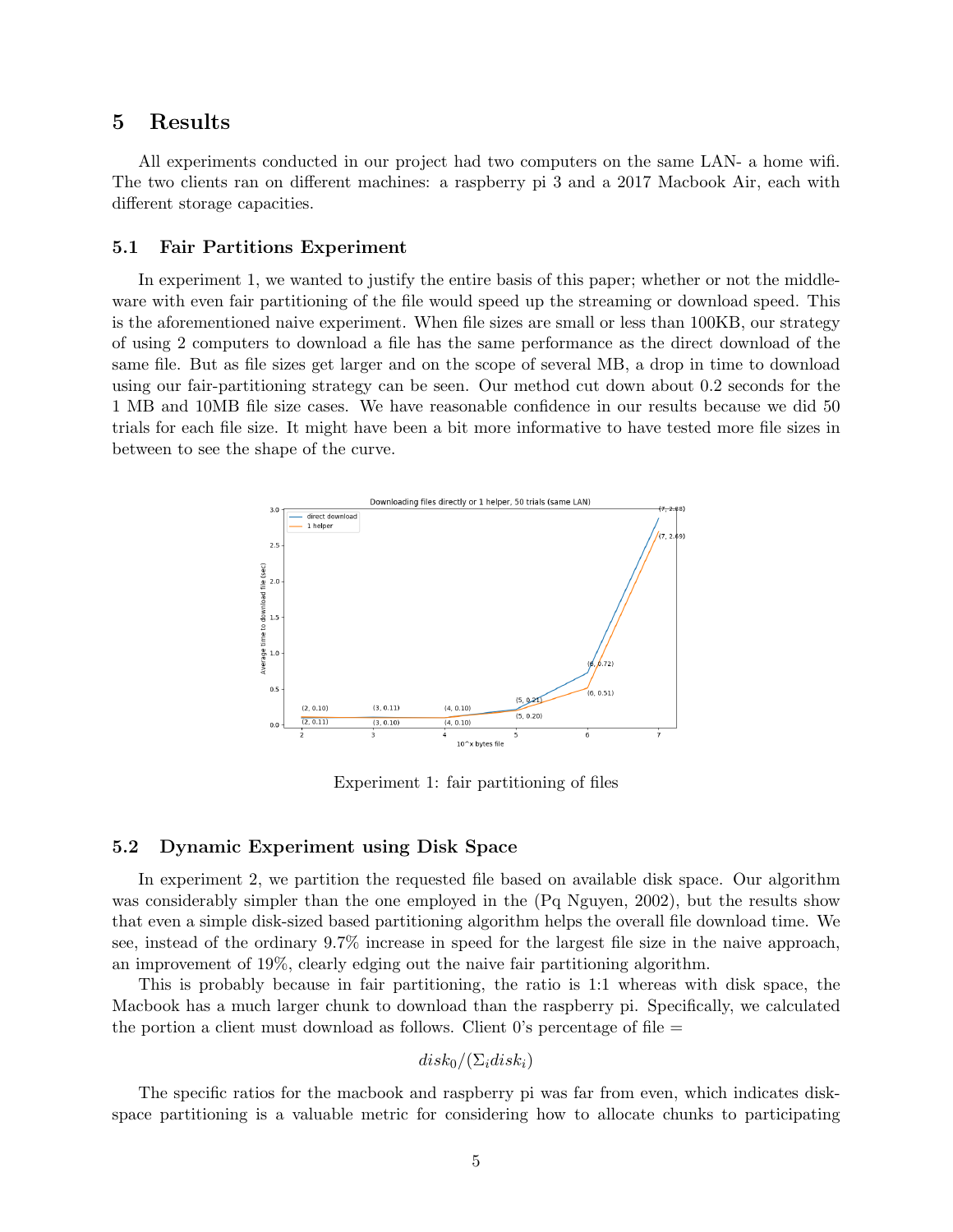clients.

 $MAC = 0.79131832221$  $Pi = 0.20868167779$ 



Experiment 2: Partitioning based on disk space

#### 5.3 Dynamic Experiment using RTT

In experiment 3, we partitioned based on the RTT or round-trip time to the server. The time to download was not faster than direct download on the most part and actually may have inhibited or worsened the overall system with this partitioning algorithm. At the largest file size, we see a 3.4% slow down, while for smaller sized files, we see at max a 35% speedup. On average, RTT partitioning seemed to matter more for smaller files rather than larger files, or in our case, video files. Furthermore, this may have occurred because RTT ratios (calculated the same way as disk space ratio above in experiment 2) are essentially equal rendering this to be the same as experiment 1. We performed 10 trials of this experiment which speaks to why its results are a little bit different from the fair partitioning strategy. Figure 2 shows the comparison of all 3 of our partitioning strategies: equal and RTT based partitioning were essentially the same while disk based partitioning has better download times for larger files.

#### 5.4 K-hops Experiment

We were not able to test the K-hops experiment or change the definition of neighbours as we could not get the WAN version functional as a result of firewall issues, ISP restrictions, and network limits.

# 6 Conclusion

In this paper, we proposed a middleware for fast video streaming and download. We built the system on the basis of network meshes for all nodes in the cluster to synchronize a global state and utilized different partitioning algorithm to realize streaming with the help of multi-senders. Our evaluation result shows that disk-based partitioning is the best strategy, but in general, parallel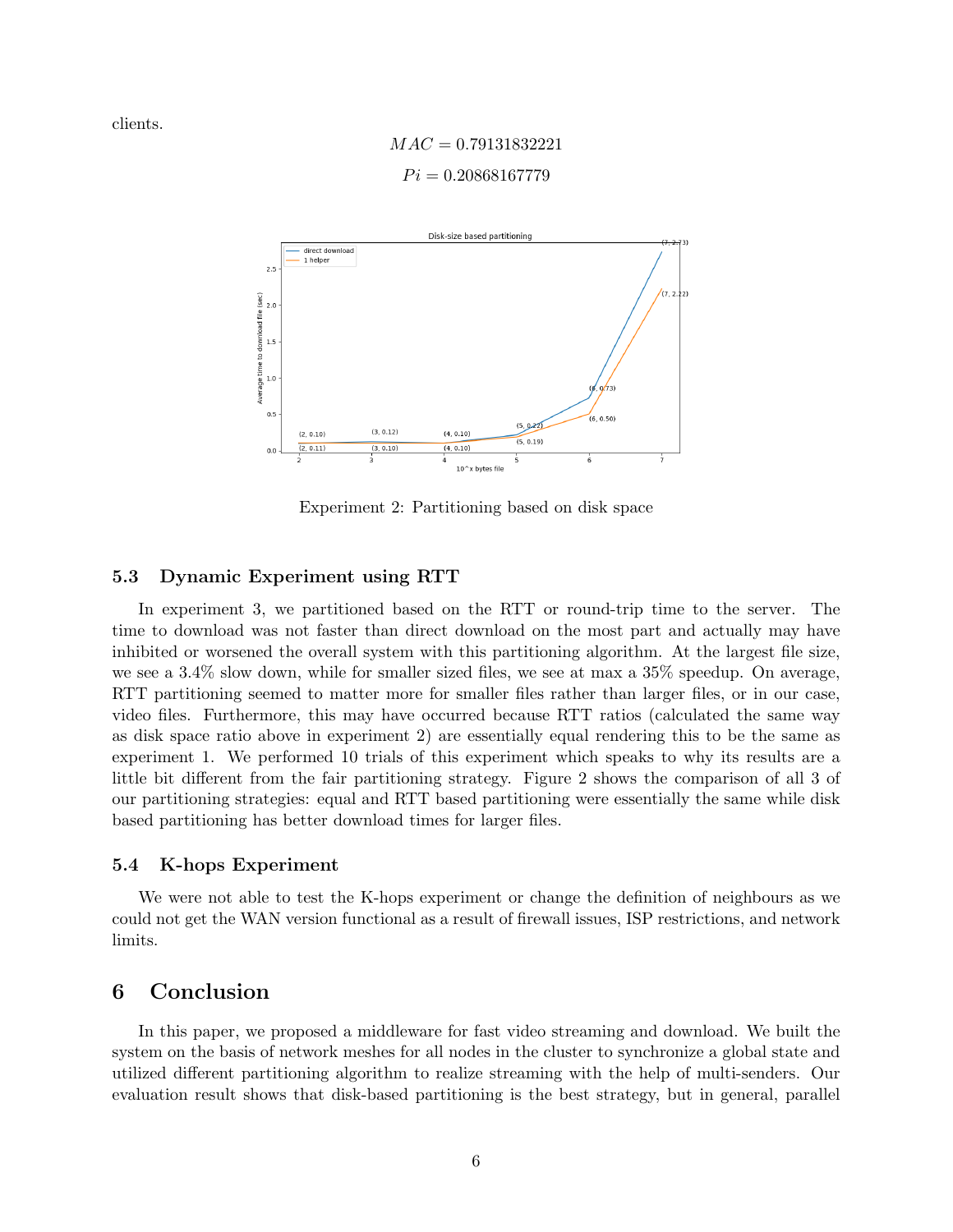

Experiment 3: Partitioning based on ping rates



Figure 2: Comparing the partitioning strategies

video downloads from clients in the same LAN can speed up video file's (or any type of file's for that matter) download time.

For future efforts, we would like to focus on fault tolerance in the event of failure of video downloads from the EC2 server and implementing an election algorithm in the case that the managing middleware server crashes or has some error. Another possible extension of this work is getting clients to interact with clients on other LANs, but dealing with open ports, port forwarding, private/public IPs can be challenging for this endeavor. A third future project could be testing video streaming instead of static file downloads and showing a reduction in buffering times using our algorithm and strategy. Finally, the way partitioning and chunks are assigned could be optimized as a combination of many more factors aside from RTT to the video server and disk space. Using a combination of these factors could lead to the best parallel download strategy.